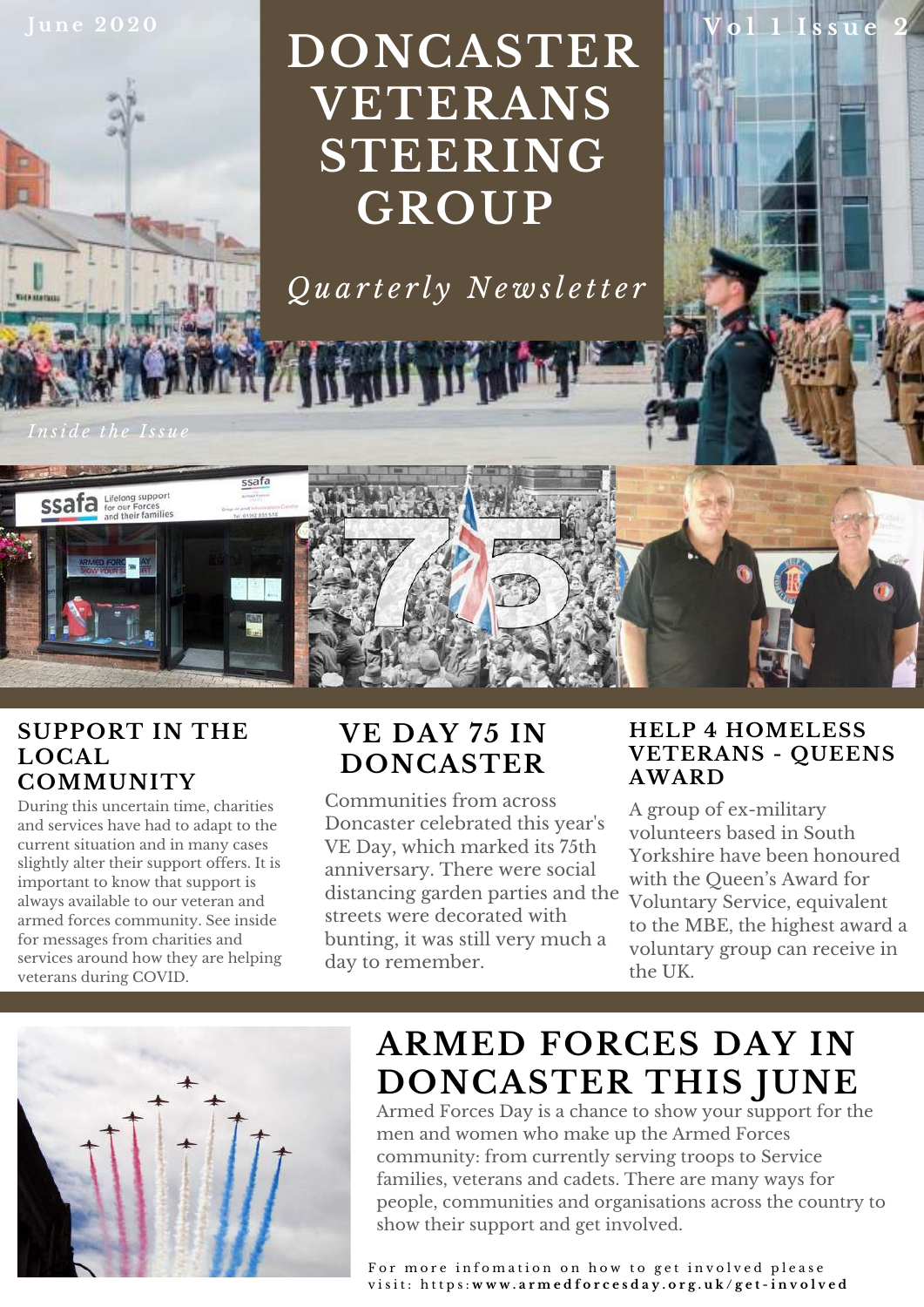## **ARMED FORCES DAY -** *JUNE 27TH*

**Armed Forces Day is coming up soon and as we all know, celebrations this year will be very different. There will not be any town centre parties or large gatherings; however, this does not mean that we cannot celebrate in our own way.**

Doncaster council will host a virtual armed forces celebration where there will be messages from key people and entertainment. There are still lots of different ways you can celebrate from home.

#### **IDEAS FOR ARMED FORCES DAY:**

- **- A themed BBQ with bunting**
- **- A social distancing dance - Afternoon Tea from home**
- **- Dress up!**
- **- Get online, and join in the virtual fun**

**For resources and ideas please visit https://www.armedforcesday.org.uk/getinvolved/events-toolkits-resources/**



# **ssa**

#### Doncaster & Thorne Division - *What we are doing*

The SSAFA Drop-in and Information Centre in Priory Walk remains closed. However, we are still active in Doncaster & Thorne and across South Yorkshire during COVID19. If you are a member of the Forces, Reserves, a Veteran or their family and need help. Visit: https:**//www.ssafa.org.uk/gethelp/** Call: **0800 731 4880**









**SSAFA AND AGE UK -** *Doncaster Stands by our Veterans.*

> This project is free to former members of the Armed Forces or their spouse. SSAFA working with Age UK Doncaster has secured funding to support forces veterans over the next six months.

Our main aim is to ensure that you and your family:

• are kept safe,

• have appropriate support, for example, collecting medication, undertaking shopping, • are not feeling as if you have no one to talk to, and

• providing one off assistance

Many individuals over the past few weeks have been shielding or self-isolating to stay safe and this has often led to a feeling of being disconnected with what is happening locally. It may also be the case that you are encountering financial hardship and between SSAFA and Age UK Doncaster we may be able to help. This project is here to alleviate some of the difficulties we are all enduring and to ensure that you are keeping as well as possible. It may be you would just appreciate a chat every other week or it may be some practical assistance is required. Whatever the issue we encourage you to get in touch with either of the two contacts below who will then be able to discuss any of your needs further and agree a way forward.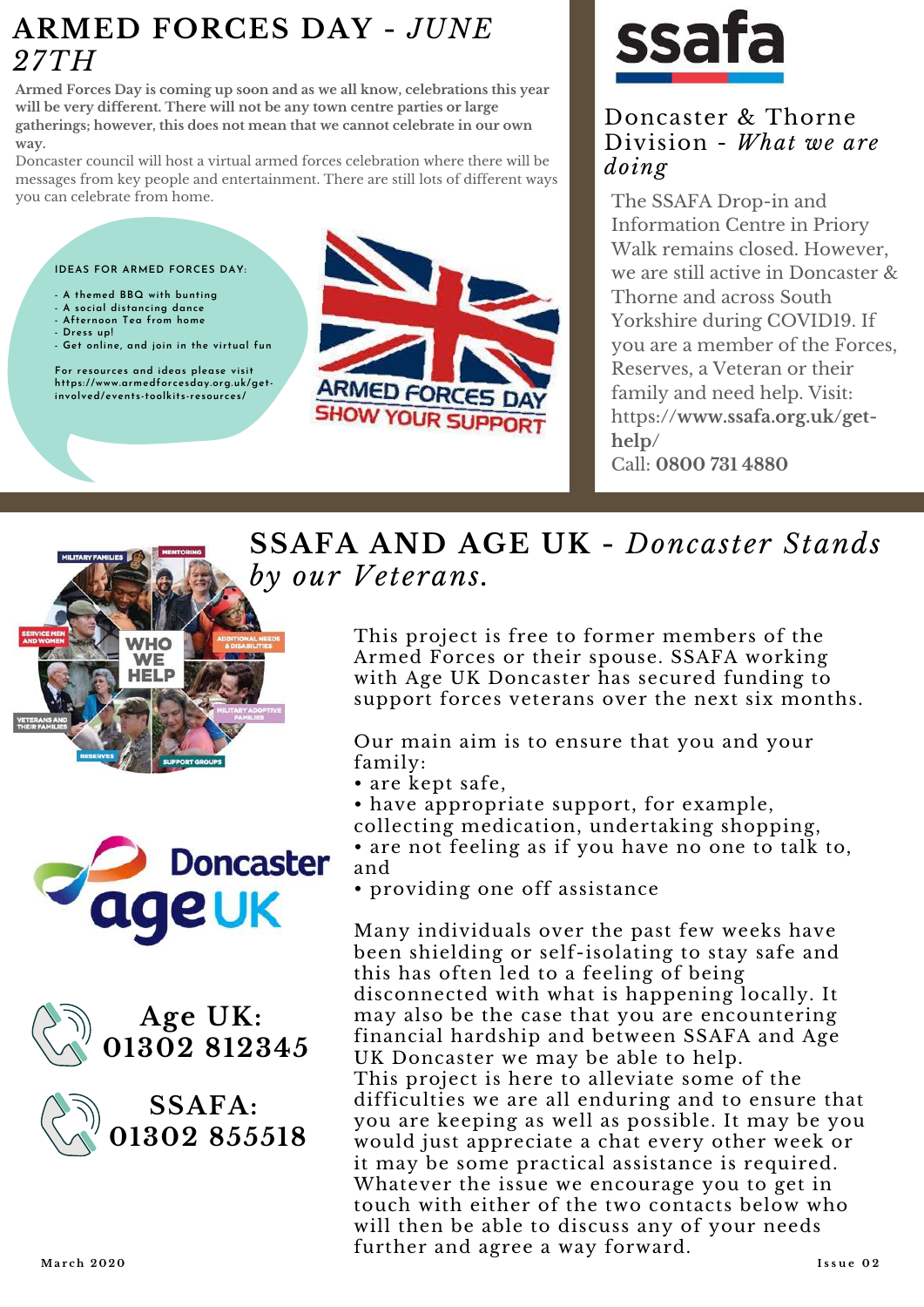#### THE ROYAL BRITISH **LEGION**

# **Royal British legion -***Telephone Buddy Service*

**This service is free and can be accessed by Doncaster Residents**





**To access the Telephone Buddy scheme call 0808 802 8080**

**A group of Royal British Legion members in Yorkshire are taking part in a Telephone Buddy scheme set up by the charity to tackle loneliness and isolation during the Covid-19 pandemic. The volunteers are helping to lift the spirits of isolated and vulnerable people by keeping them connected to their community.**

One of the volunteers is former Army Staff Sergeant Dennis Woollons, who turns 94 this June. Dennis, President of the Willerby Kirk Ella & Anlaby Branch of the RBL, said: "I' ve been involved with the Legion and the Poppy Appeal for almost 25 years. When I heard about the buddy scheme I realised that I was perhaps one of the lucky ones able to cope with the situation, but there might be people who would benefit from contact with someone with possibly similar life experiences, so I decided to give it ago." Dennis has been in contact with two D-Day veterans in Yorkshire, both in their 90s. He said: "We talk about our service, of course, but also football, rugby league, the weather and we put the world to rights - we all get something out of it. They enjoy talking to somebody from their own era with similar experiences to them.

The Legion ' s Area Manager for Yorkshire, Debbie Harding, said: "The Covid-19 outbreak has created new challenges for those dealing with social isolation and those challenges have increased significantly over the last few weeks. But being at the heart of local communities, the Legion is providing support to so many people during this difficult time, reaching out through our incredible network of members, branches, staff and volunteers." Through our branch network, many of our members and volunteers have been trained to be telephone buddies, and our network is helping to keep individuals and communities connected during this pandemic.







*"I cant thank you enough for what you have done for me" "knowing that someone understands what it is like to have served makes all the difference"* Quote from a DMBC Communities client

#### **Doncaster Council Communities Team -***Why 'Asking The Question ' makes all the difference*

A Stronger Families Communities Officer within the DMBC Communities Team became aware of a family in Rossington who were struggling to make ends meet during the COVID19 pandemic.

The officer was asked by the family ' s clinical pharmacist if there was anything the communities team could do to help the family. The renowned ' can do attitude ' of this team once again shone through as the officers took on the case without hesitation. The officer contacted the family and one of the first questions asked was 'have you ever served in Her Majestys ' Armed Forces?' once this question was asked it was as if a barrier had been broken. It turns out that the Mum in the house had served 5 years in the Army. This of course meant that she and the family were eligible for assistance from the forces charities to help them get out of the financial difficulty they found themselves in, the officer assisted in the process which made it much easier. The Mum's service also  $\blacksquare$ meant that she could apply for a veteran ' s badge and be entitled to discounted DCLT tickets. The officer continues to work with and support the family through DMBCs stronger families programme.

This proves how important asking the veterans questions is to everyone who comes into contact with residents. Without asking the question, the family would still be struggling. The **March 2020 communities Team continues to provide a vital service in <b>1998 1884 1998** supporting the vunerable residents of Doncaster through this uncertain time.

**Your Life Doncaster -** *Support for our Armed Forces Community*

> **Dont forget to visit Your Life Doncaster for infomation, advice and guidance along with local support.**

**It contains info on local drop in sessions, local and national discounts, key support services, health, housing, education, employment and wellbeing .**

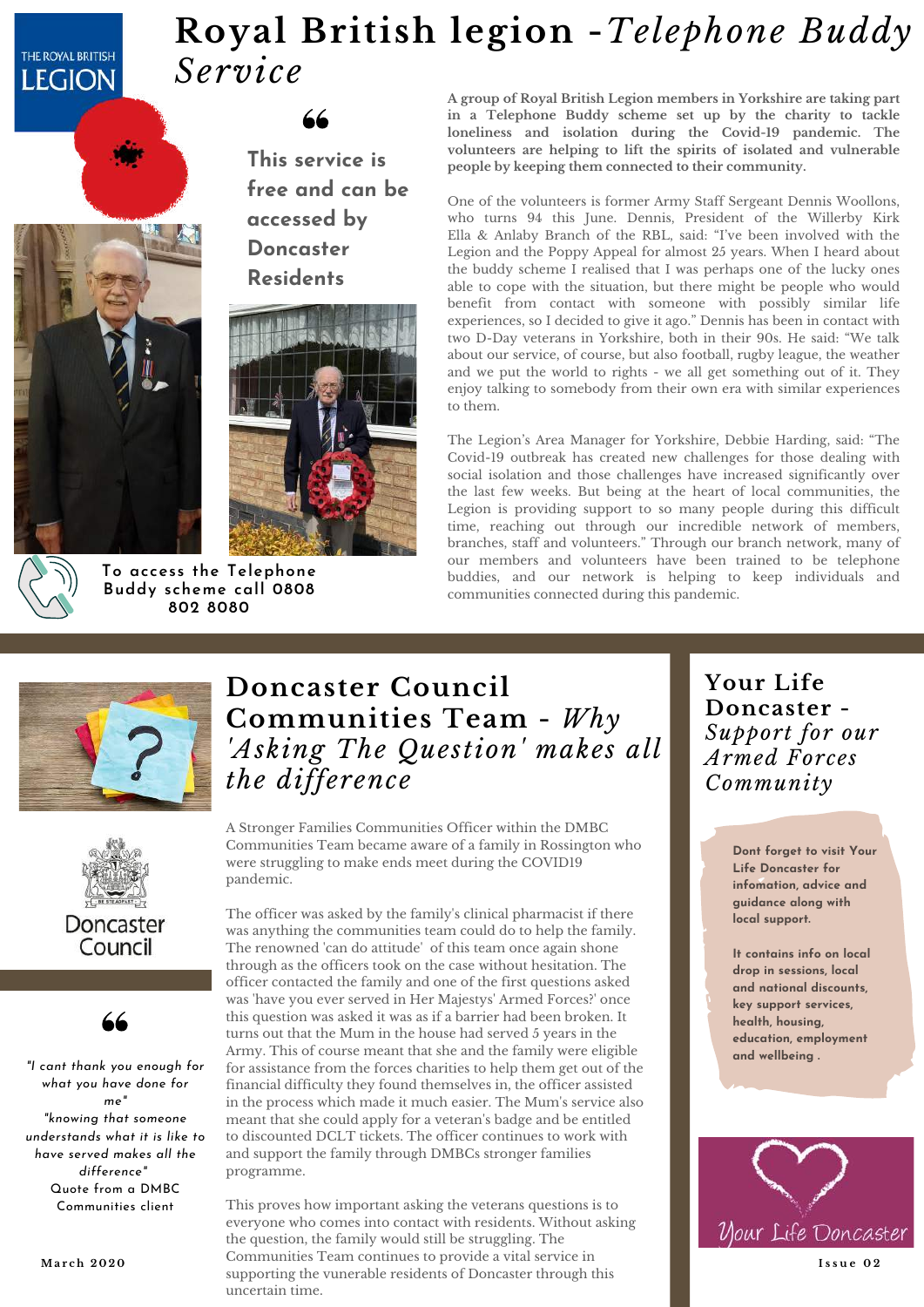# **PROSTATE CANCER AWARENESS-***Carolyn Williams, DMBC Public Health Guest Column*

**On the 27 January 2020 news broke that there were 49,029 diagnoses of prostate cancer in 2018, meaning prostate cancer overtakes breast cancer as the most common cancer in England**

#### THE HIGHEST EVER RECORDED - WITH 7,828 MORE MEN DIAGNOSED (A 19% INCREASE) DETECTING PROSTATE CANCER EARLIER IS CRUCIAL TO SAVING LIVES

#### **PROSTATE** CANCER

1 in 8 Men in the UK, will get prostate cancer at some point in their lives.

1 in 4 Black Men in the UK will get prostate cancer at some point in their lives

- Prostate cancer has been increasing over the last 10 years
- Prostate cancer is more common in older men
- It is rare in men under the age of 50 but can happen

**I**MPORTANT TO RECOGNISE THE EARLY SIGNS & SYMPTOMS

- Passing urine more often·You might find you need to empty your bladder more than normal during the day·
- You might notice that you're getting up more than normal in the night to empty your bladder
- Difficulty passing urine
- Weaker flow
- Not being able to completely empty your bladder·
- Straining when starting to empty your bladder (Any continued change in passing urine that is not normal for you)

#### **URGENCY**

- You might often have a sudden strong urge to empty your bladder·
- Leak a little after passing urine·
- You may have blood in your urine or semen (this is rare)

Even if you have any of these symptoms, this does NOT mean you have prostate cancer as they can also be Symptoms of other prostate conditions

**"We want more men to talk about cancer and ask for support if they need it. Macmillan can offer support by phone, online or in person. Whether you need emotional support, help with money worries or just want to talk, help is right there for you."**

#### **NEED TO KNOW MORE, THE FOLLOWING WEBSITES OFFER INFORMATION AND SUPPORT.**

**https://orchid-cancer.org.uk/ https://prostatecanceruk.org/ https://www.macmillan.org.uk/ https://www.cancerresearchuk.org/**

**Doncaster's Macmillan Cancer Information and Support Service based at RDaSH is also available to give you**

**support. Staff are available 9 – 4pm Monday to Friday. There is a telephone answerphone which is available and you will receive a reply within 1 working day. Helpdesk Number is 01302 796 853.**

**TALKING ABOUT CANCER AND EARLY DIAGNOSIS CAN SAVE LIVES.**

# **Royal British Legion**- W*hat we are doing*

The Royal British Legion is working hard throughout this pandemic to ensure that our vital services and support remain available to the Armed Forces community. We provide information, advice and support on a range of issues including:

H**ousing, benefits, debt and money management, financial assistance for household items, mobility equipment, funeral costs etc support accessing statutory services and much more.**

The Legion ' s contact centre remains fully operational to support the Armed Forces community and can be reached on 0808 802 8080 (8am-8pm, seven days a week), at **info@britishlegion.org.u**k or via webchat on our website **www.britishlegion.org.uk/about-us/who-we-are/get-in-touch**

The Legion also continues to operate the Veterans ' Gateway, along with a network of Armed Forces organisations. Veterans ' Gateway supports veterans and their families cross a range of issues including housing, employment and finances.



**Advisers are available 24 hours a day, seven days a week, on 0808 802 1212 or through www.veteransgateway.org.uk**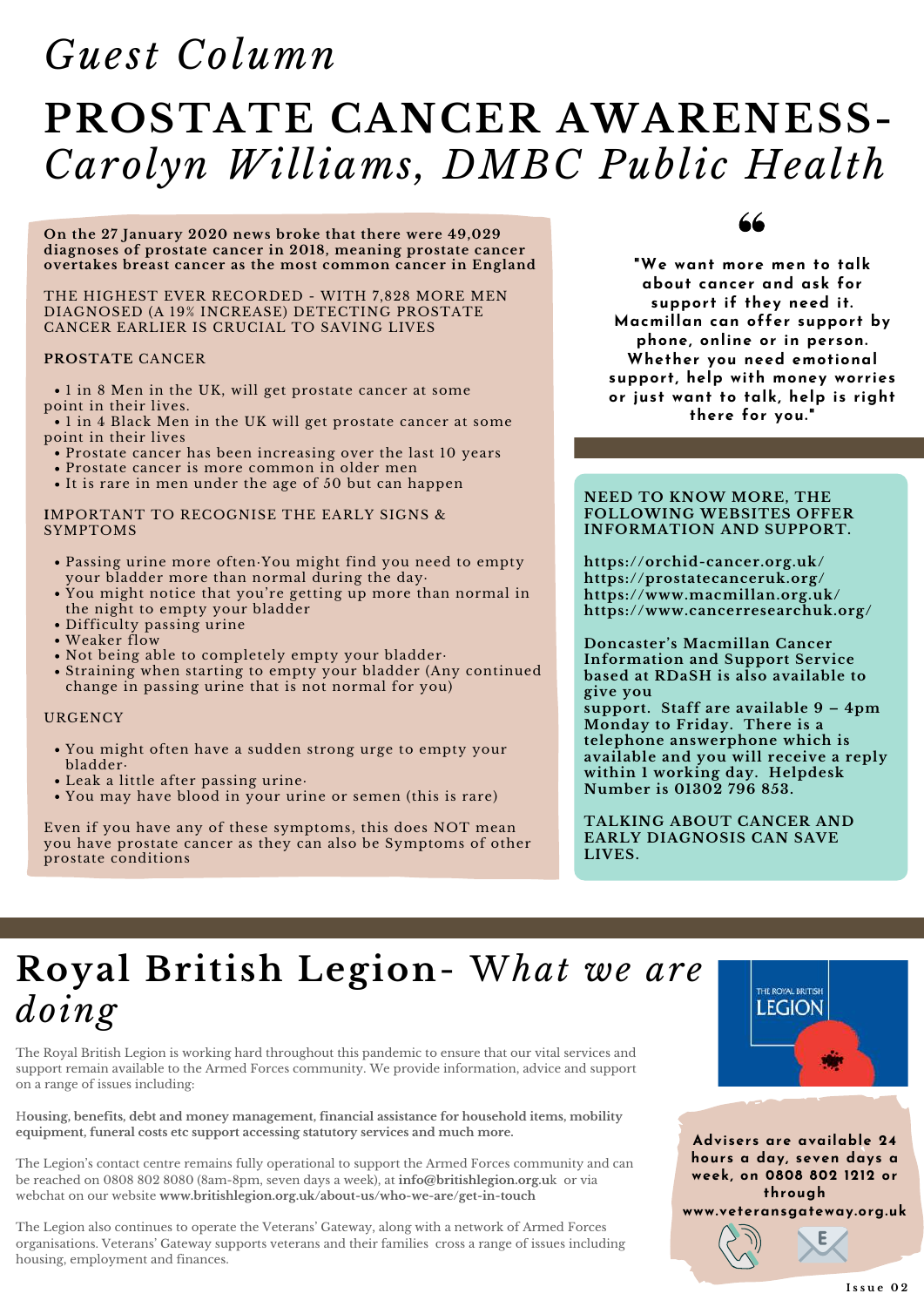

### **VE DAY 75 IN DONCASTER -***HOW DONCASTER CELEBRATED*

Residents of Doncaster took to their front gardens and decorated the streets with bunting to celebrate VE Day with picnics, dancing, and social distancing street parties. Windows were dressed with flags and decorations and wartime music could be heard playing in every village. To see some incredible pictures of the day check out **www.doncasterfreepress.co.uk**



**"This represents the amazing work carried out over a number of years of volunteers past and present enabling the charity staff to support almost 600 veterans facing homelessness to date."**

#### **HELP 4 HOMELESS VETERANS** RECEIVES THE QUEEN'S AWARD FOR VOLUNTARY SERVICE 2020.

H4HV work throughout England and Wales helping former members of HM Armed Forces facing homelessness. They are one of 230 charities, social enterprises and voluntary groups, but only one of two in South Yorkshire to receive the prestigious award this year. The number of nominations has increased year on year since the awards were introduced in 2002, showing that the voluntary sector is thriving and full of innovative ideas to make life better for those around them. The Queen ' s Award for Voluntary Service aims to recognise outstanding work by volunteer groups to benefit their local communities. It was created in 2002 to celebrate the Queen ' s Golden Jubilee. Recipients are announced each year on 2nd June, the anniversary of the Queen ' s Coronation. Award winners this year are wonderfully diverse. They include volunteer groups from across the UK, including a community shop in Cornwall, an environmental group in Swansea, a group working with refugees and vulnerable people in Stirling and a thriving community arts centre in County Down. Representatives of HELP 4 HOMELESS VETERAN received the award from Andrew Coombe Lord Lieutenant of South Yorkshire this summer. Two volunteers from HELP 4 HOMELESS VETERANS were due to attend a garden party at Buckingham Palace in May 2 21, along with other recipients of this year ' s Award.



*"We are a small but highly effective charity specialising in helping homeless ex Service personnel, our work has been recognized by other awards but this one makes us all so proud of our work, it pays tribute to all the hard work and commitment of our team of volunteers over a number of years."*

*Steve Bentham-Bates the charity's CEO*



**The Queen's Award** for Voluntary Service